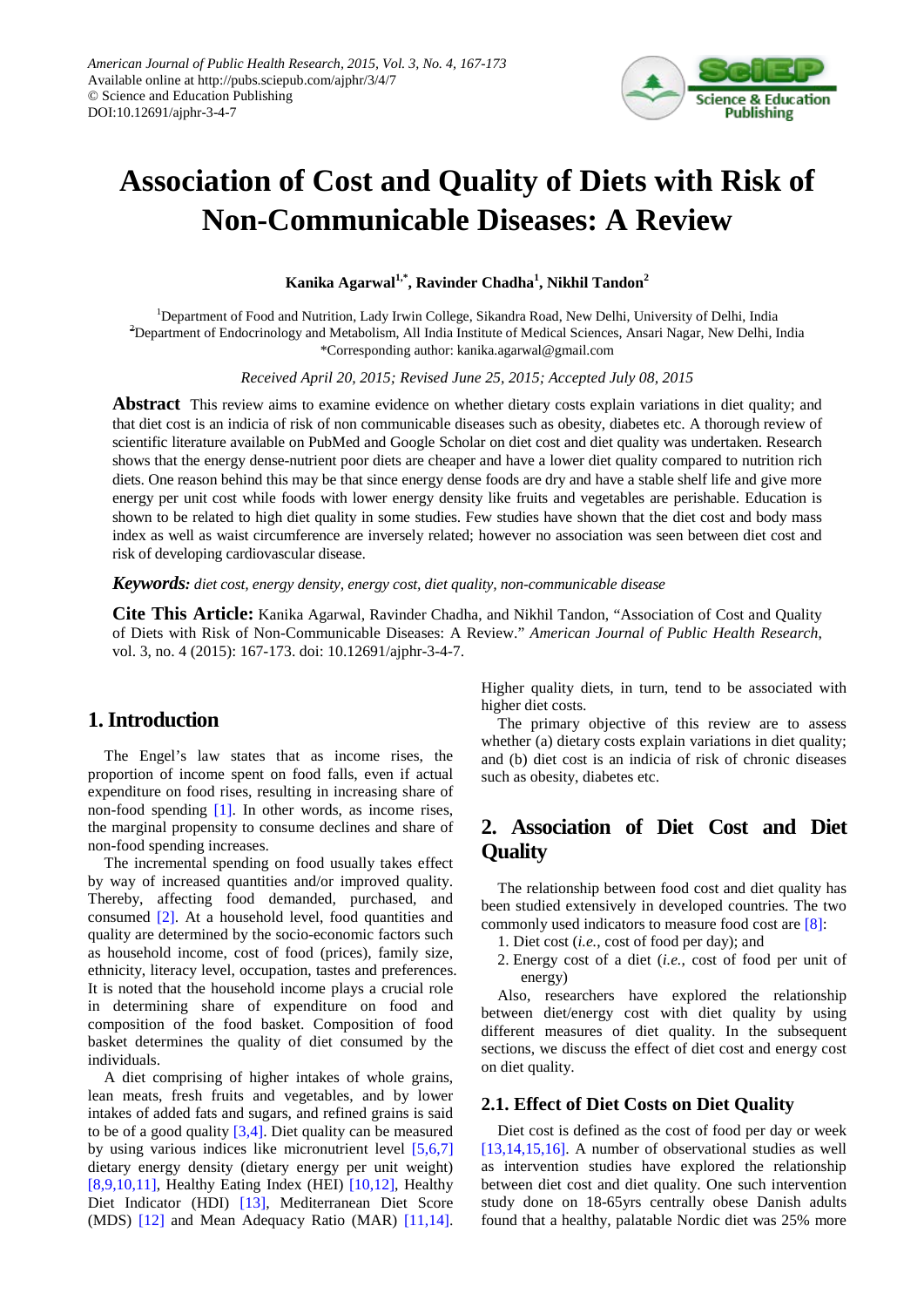expensive than the average Danish diet [\[9\].](#page-5-7) However, in another intervention study conducted on 4-10year children at risk of elevated plasma total cholesterol received nutrition education for a year on consumption of low fat diets while the control group consisted of children who were not at risk and did not receive nutrition education. At the end of 12 months, it was found that the consumption of low fat diets did not increase the food cost as the mean food cost per day was \$3.45 and \$3.2 for control and intervention group respectively [\[17\].](#page-6-2) Similar finding was seen by Raynor *et al.,* 2002 who conducted a 20 week behaviour modification intervention program focusing on increasing the nutrient density in the diet on 24 families with an obese child aged between 8-12years. They found that there was no significant change in the diet cost after 6 months of intervention, though the cost decreased a year after the intervention was started suggesting that a healthy diet is not expensive than the average diet [\[18\].](#page-6-3) The diet costs for the participants of the Finnish Diabetes Prevention Study were analyzed both at baseline and after first year of the intervention. It was noted that diet cost did not significantly increase in obese subjects with impaired glucose tolerance even as the quality improved. When both the intervention and control groups were pooled for analysis, the results revealed that diet costs vary according to sex, age, body mass index (BMI), and education [\[19\].](#page-6-4)

Linear programming models are used to study the impact of diet cost on other variables such as food composition and nutrient density. In a study on French adults, iso-energetic diets were modelled by linear programming. It was seen that strengthening the cost constraint in these diet models led to a lower proportion of energy provided by fruits and vegetables, meat, and dairy products, while there was increase in the proportion of energy from cereals, sweets and fats. The nutritional quality of the diet reduced with lower vitamin C and β carotene [\[16\].](#page-6-5) Another study done on a representative adult French population showed that low energy dense diets had a higher nutritional quality but cost more. They calculated the MAR and saw that the highest tertile of MARs had low energy density and higher diet costs when calculated per day and per 10MJ. They observed a positive relationship between MAR and diet cost after adjusting for age and energy intake [\[11\].](#page-5-6) A research on French men showed that as the quintile of energy density increased, the cost decreased from \$65.86 per 7 days to \$60.66 per 7 days from the lowest to the highest quintile respectively, similar finding was observed in women [\[20\].](#page-6-6)

A study conducted in UK used HDI to measure the diet quality and found that high adherence to healthy diet was associated with higher dietary cost and women who followed the healthy diet pattern had a higher education level [\[13\].](#page-6-0) Another study showed that increase in 1 Euro (\$1.25) of diet cost per day was associated with a change of 046 units ( $p < 0.001$ ) and 2.3 units ( $p < 0.001$ ) in the MDS and HEI respectively. Also, people who adhered to the MDS and HEI paid 1.2 Euros (\$1.5) and 1.4 Euros (\$1.75) per day respectively than those who had a low adherence to these diet patterns [\[12\].](#page-6-1)

A lot of research has taken place in the US, examining the association between diet cost and diet quality. In the Seattle Obesity Study (SOS) done on adults, the mean diet cost (\$/day), based on foods and caloric beverages, was \$9.45 $\pm$ 4.07 for men and \$8.75 $\pm$ 3.60 for women. It was found that people in the highest quintile of diet cost were significantly more likely to have a higher income and education background [\[14\].](#page-6-7) Assessment of nutrient density of diet showed that as the quintile of diet cost per day increased the level of nutrient intake also increased. The nutrient density based on vitamins A, C, E, calcium, magnesium, dietary fibre, and potassium was 99.4 in the highest cost quintile (\$13.43/day) while it was 68.5 in the lowest quintile (\$5.7/day[\) \[21\].](#page-6-8) 

Evidence from Nurses' Health study shows that the median amount spent on food per day was \$3.72 in the lowest quintile of Alternate Healthy Eating Index (AHEI) score while that in the highest quintile was  $$4.62$  (p<0001) [\[15\].](#page-6-9) The dietary data of National Health and Nutrition Examination Survey (NHANES) was analysed and diet costs and HEI were calculated and it was seen that the daily diet costs were lower for women as compared to men and decreased with increasing age. It was also observed that higher educational level resulted in an increase in diet cost as well HEI score [\[10\].](#page-5-5) [Table 1](#page-2-0) below shows studies that have assessed this relation between diet cost and quality of diet.

#### **2.2. Effect of Energy Costs on Diet Quality**

The energy cost refers to the cost of per unit of energy (*e.g.*, Euros/1000 kcal or dollars per mega-joule) [\[27\].](#page-6-10) To a large extent, the energy density depends on the water content of food. Energy dense foods like cereals, grains, pulses are usually dry with a stable shelf life. These provide more energy per unit cost than energy dilute foods such as fruits, vegetables and meat which provide fewer calories per unit cost [\[28\].](#page-6-11) High moisture content of energy dilute foods usually makes them perishable [\[28,29\].](#page-6-11) It has been well documented that the energy dense diets are often found to be economical but low in quality [\[20,26,27,30,32\].](#page-6-6) Linear programming model using the French diet showed that cost constraint led to the consumption of an energy dense diet [\[22\].](#page-6-12) A large cross sectional study involving 7,500 participants classified them into low, medium and high energy density diets using tertile cut offs saw that low energy diets consisted of lower energy intake and higher diet quality [\[4\].](#page-5-8)

An intervention study conducted on centrally obese Danish individuals saw that the New Nordic Diet inspired by the Mediterranean diet was 25% more expensive than the average Danish diet. After adjusting for energy, it was seen that the cost reduced to 16-17% but even then it was costlier than the average diet consumed [\[9\].](#page-5-7) Another intervention study involving a behaviour modification program in 8-12 year old children showed that there was no change in diet cost even after adjusting for energy per 1000 kcal [\[18\]](#page-6-3) . While contrasting results were shown by a study done on Danish children where low fat diets cost more. They found that a reduction of energy from dietary fat from 35% to 25% may increase food costs by 10-20% [\[31\].](#page-6-13)

Like intervention studies, the observational studies show contrasting results. A cross sectional study done in France on a nationally representative sample of 1,332 adults found that participants in the highest tertile of MARs had the lowest dietary energy density per 10MJ but the highest diet cost. It was seen that a 10% increase in MAR values at constant energy density and intake levels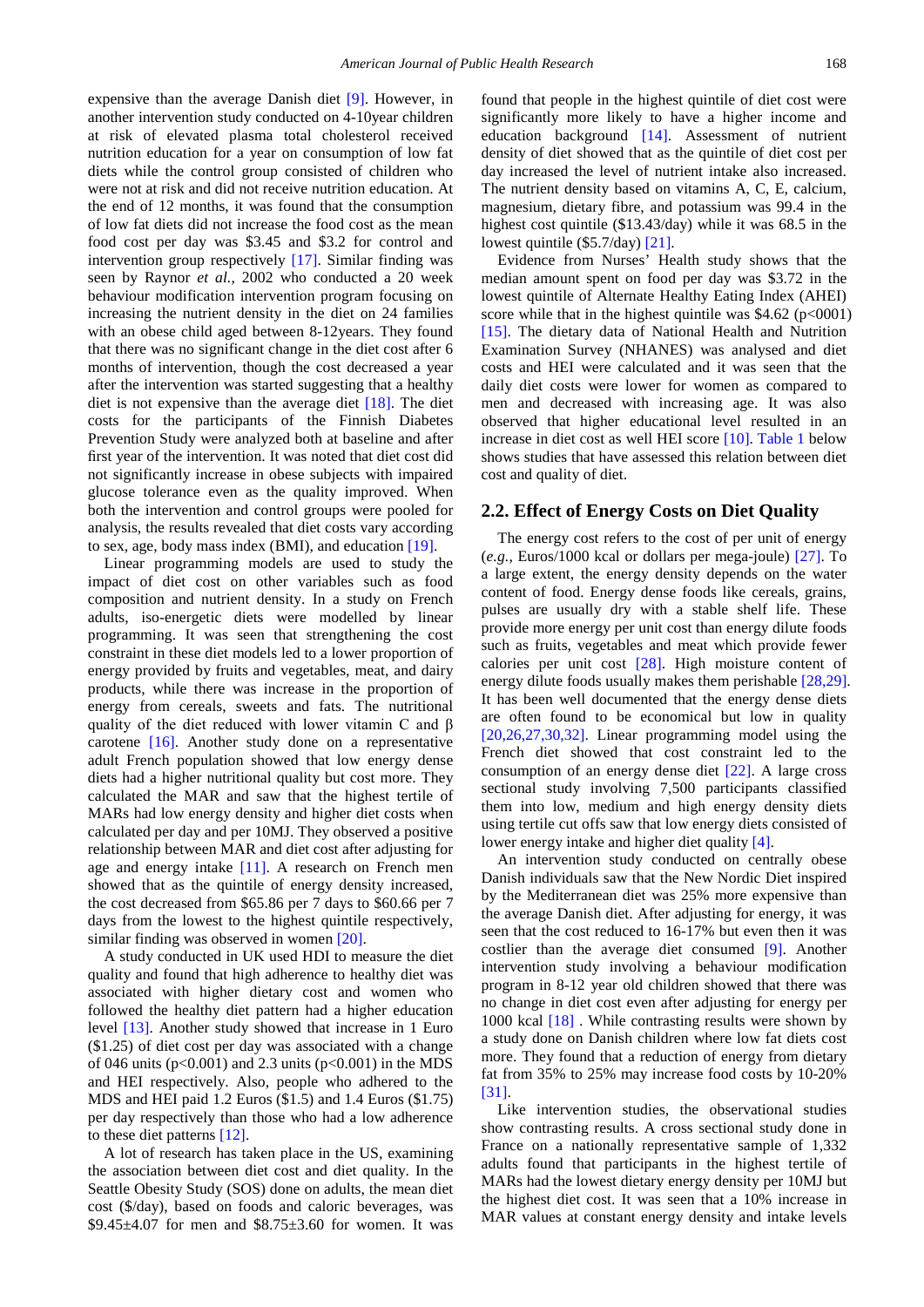adjusted for age and gender lead to an increase in diet costs of about  $0.7 \text{ } \text{ } 10 \text{ } M$  and  $0.72 \text{ } \text{ } 10 \text{ } M$  in men and women respectively [\[25\].](#page-6-14) Regression analysis of freely chosen diets of 837 French adults showed that at each quintile of energy intake (MJ/d), the energy dense diets cost less than the energy dilute diets. This relationship strengthened after adjusting for age and gender [\[32\].](#page-6-15) In another cross-sectional study, dietary intakes of 1,474 French adults (672 men and 802 women), aged 15 to 92 years, were assessed using 7-day diet records. Within each quintile of energy intakes, the more energy-dense diets were associated with lower diet quality and with lower diet costs ( $r^2$  ranged between 0.38-0.44). In a regression model, after adjusting for energy intake, sex and age, the more energy-dense diets cost less, whereas low-energydensity diets cost substantially more. They also saw that vitamin C level was associated with higher diet costs [\[20\].](#page-6-6) Another study obtained similar results where participants in the lowest quartile of energy cost had highest dietary energy density and energy intakes but lowest daily intakes of vitamins C, D, and E, β-carotene, folates and iron. The participants having low energy dense diets had a 165% higher dietary cost [\[24\].](#page-6-16) Research showed that energy dense foods like refined grains, sweets and fats were cheaper sources of energy as compared to lean meat, fruits and vegetables [\[23\].](#page-6-17) A study done in Spain found that participants with the highest scores on the western dietary pattern spent less money (-\$0.80) per 1000 kcal on their daily food costs, whereas the opposite was true for the Mediterranean dietary pattern (+\$0.90) per 1000kcal [\[33\].](#page-6-18)

<span id="page-2-0"></span>

| <b>Reference</b> | <b>Study design</b>   | <b>Setting and Population</b>                                                               | <b>Instrument</b> used                             | Diet cost                          | <b>Results</b>                                                                                                                                                                                     |
|------------------|-----------------------|---------------------------------------------------------------------------------------------|----------------------------------------------------|------------------------------------|----------------------------------------------------------------------------------------------------------------------------------------------------------------------------------------------------|
| $[13]$           | Cross sectional       | UK, n= 15191, 35-69yr women                                                                 | $FFO + telephone$<br>interview; HDI<br>calculated  | Retail food<br>prices              | Healthy diet (HDI=8) was £1.48 more<br>than the unhealthy diet (HDI=0). Fruits<br>& vegetables increase diet cost                                                                                  |
| [16, 22]         | Linear<br>programming | France; 837 adults (361 men and<br>476 women); $\geq$ 18yr, Val-de-<br>Marne dietary survey | Diet history                                       | Retail food<br>prices              | Stronger cost constraint results in energy<br>dense diets                                                                                                                                          |
| $[23]$           | Diet model            | France; 837 adults (361 men and<br>476 women), 18-76 yrs                                    | Diet history (6<br>months)                         | Retail food<br>prices              | Energy dense diets cost less than energy<br>dilute diets                                                                                                                                           |
| $[24]$           | Cross sectional       | France; 1474 adults (672 men,<br>802 women), $\geq 15$ yr                                   | 7 day food record                                  | Retail food<br>prices              | Nutrient dense diets had a higher diet<br>cost                                                                                                                                                     |
| [20]             | Cross sectional       | France; 1474 adults (672 men,<br>802 women), 15-92yrs                                       | 7 day food record                                  | Retail food<br>prices              | Energy dense diets were associated with<br>low diet costs. High diet costs were<br>associated with vitamin C, fiber and<br>folate                                                                  |
| $[12]$           | Cross sectional       | Spain; 1547 men and 1615<br>women; 25-74 yrs                                                | FFQ; MDS, HEI<br>calculated                        | Average<br>food prices             | High MDS and HEI scores related with<br>high diet cost. Fruits &vegetables<br>comprise 35% of the total expenditure in<br>healthy diet                                                             |
| $[25]$           | Cross sectional       | France; 1985 adults, 15-92 yr<br>(INCA study)                                               | 7 day record, food<br>group, nutrient<br>profiling | Retail food<br>prices              | Fruits, vegetables (17% of the total cost)<br>and meats were costly but had a high<br>nutritional quality. Low nutritional foods<br>like sweets and salted snacks less<br>expensive                |
| $[26]$           | Cross sectional       | USA; 164 men and women aged<br>$25-65$ yrs                                                  | <b>FFQ</b>                                         | Retail food<br>prices              | Lower energy diets have a higher<br>nutrient intakes and higher costs                                                                                                                              |
| $[17]$           | Cross sectional       | USA,; 112 low income women<br>aged 18-45 y                                                  | FFO, 3 months                                      | Local market<br>prices             | Lower dietary energy density and higher<br>diet cost were associated with higher<br>intakes of dietary fibre, vitamin A and<br>vitamin C and with lower intakes of total<br>fat and saturated fat. |
| $[21]$           | Cross sectional       | USA;1295 adults                                                                             | FFQ, nutrient<br>density score                     | Local<br>supermarket<br>price      | Nutrient dense diets had a higher diet<br>cost and positively associated with<br>income and education                                                                                              |
| [10]             | Cross sectional       | <b>USA</b> ; 4744 NHANES (2001-<br>2002) participants $\geq$ 20 yrs age                     | Single 24 hr recall,<br><b>HEI</b>                 | National<br>food price<br>database | Higher diet costs were associated with<br>higher HEI scores in both the sex and<br>consuming more of fruits and vegetables<br>and fewer calories from sugars, fats and<br>alcohol                  |
| $[14]$           | Cross sectional       | USA;1266 adults, Seattle<br>Obesity Study,                                                  | FFO, MAR                                           | Retail food<br>prices              | Lower energy diets and high MAR are<br>associated with higher income and<br>education. High diet quality has higher<br>diet cost                                                                   |

**Table 1. Literature Review of Studies Assessing Relationship Between Diet Cost And Diet Quality**

In the US, AHEI was assessed on 78,191 participants of the Nurses' Health Study and it was found that the energy adjusted spending was 24% more in the highest quintile of AHEI than the lowest quintile [\[15\].](#page-6-9) Another study conducted on 118 women aged 18-45 years living in California showed that high diet cost was significantly associated with lower dietary energy and high intake of vitamins A and C [\[7\].](#page-5-9) Aggarwal *et al*., [\[14\]](#page-6-7) showed that income and education were associated with lower energy dense diets and higher MAR scores. They also saw

highest income and education were associated with higher energy adjusted diet costs. Similar finding was observed in a study conducted on 1,295 adults where energy adjusted diet costs were significantly higher in overall nutrient density [\[21\].](#page-6-8) Research conducted on 164 men and women aged 25-65 years found that lower energy density diets were associated with higher nutrient intakes but with higher diet costs. Education and household income had a positive relationship with the energy adjusted cost of the die[t \[26\].](#page-6-19)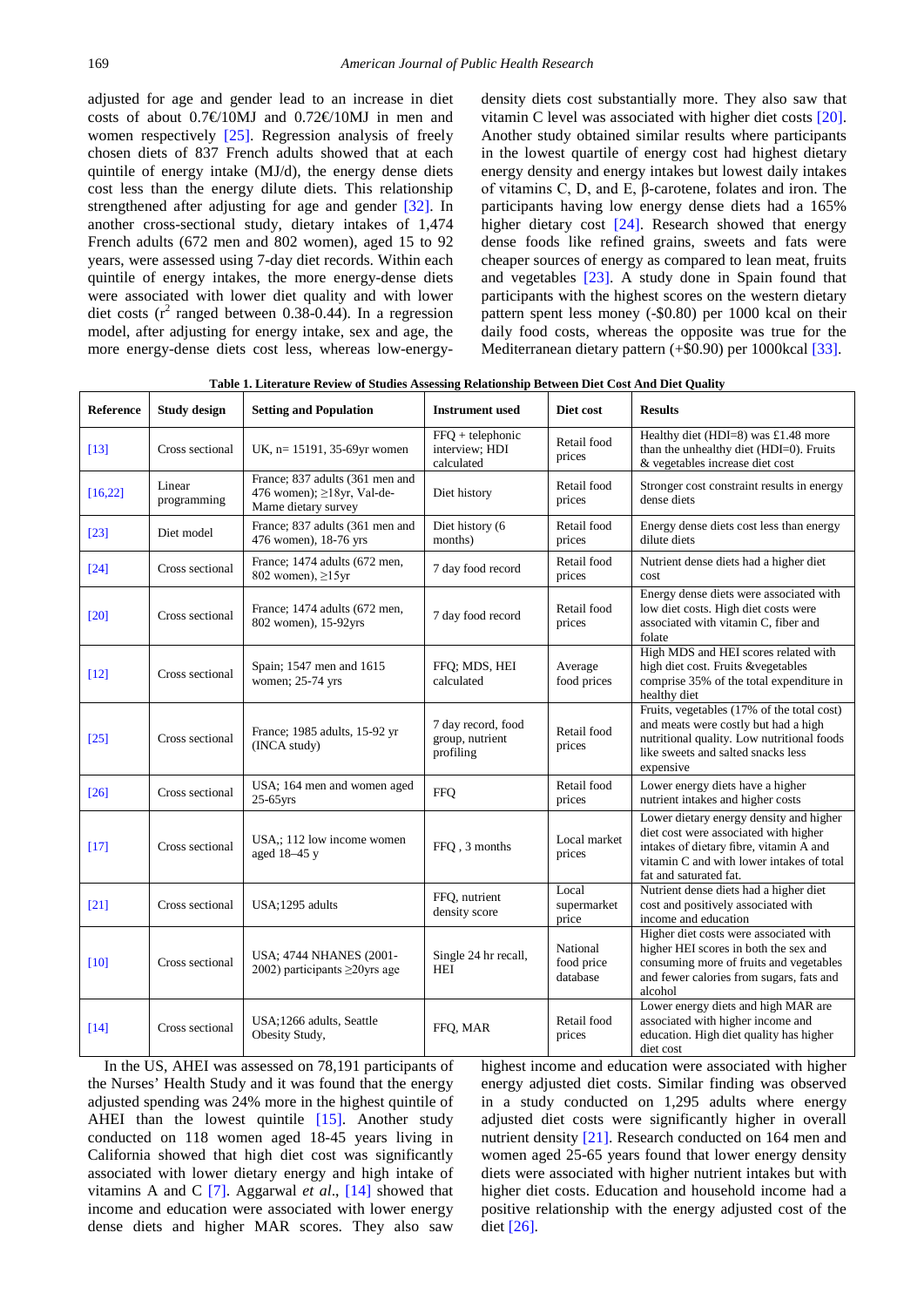A study conducted in Japan on female dietetic graduates is one of the few studies done in Asia to understand the relationship between energy cost and diet quality. They found that monetary costs of dietary energy were positively associated with intake of fruits, vegetables, fish, shellfish and pulses, while a higher cost was associated with consumption of fat and oil, meat and energy containing beverages and lower consumption of cereals like rice. They also found a positive association between energy cost and intake of fibre, vitamins, fat, cholesterol, sodium and a negative association with carbohydrate intake. Therefore it can be said that increase in diet cost was associated with healthy as well unfavourable diet patterns [\[34\].](#page-6-20) The authors also found a positive relationship between energy adjusted diet costs and nutritional biomarkers like sodium, potassium and protein [\[6\].](#page-5-10)

A research on Swedish children aged 4, 8 or 10 years showed that higher scores on HEI resulted in higher diet costs. The energy adjusted costs showed that the diets of those in high HEI groups were more expensive [\[35\].](#page-6-21) A cross sectional study examined the data from two Dutch cohorts found significant inverse associations between energy density and energy costs in single food items and composed diets. They also saw that individuals in higher energy density quartiles consumed significantly more energy per day, less fruits and vegetables, and had lower diet costs. They did not find any relationship between income and energy density and energy costs [\[36\].](#page-6-22) Similar finding was observed in a Spanish study where high dietary energy costs were associated with higher intake of micronutrients and fibre [\[33\].](#page-6-18) A study did nutrient profiling of foods consumed by 1,332 French adults and found that meats, fruits and vegetables had the highest nutritional quality as well as the highest diet cost, while sweets and salted snacks were the least expensive sources of dietary energy. They also found that, starches and grains provide dietary energy at a relatively low cost, having a better nutritional quality to price ratio [\[25\].](#page-6-14) The literature on this topic is summarised in [Table 2.](#page-3-0)

<span id="page-3-0"></span>

| <b>Reference</b> | Study design    | <b>Setting and Population</b>                                                                  | <b>Instrument</b> used                                                                     | Cost                    | <b>Results</b>                                                                                                                                                        |
|------------------|-----------------|------------------------------------------------------------------------------------------------|--------------------------------------------------------------------------------------------|-------------------------|-----------------------------------------------------------------------------------------------------------------------------------------------------------------------|
| [34]             | Cross sectional | Japan; 3931 female dietetic<br>students, 18-20yrs                                              | Self administered diet<br>history questionnaire                                            | Retail food<br>prices   | Dietary energy cost positively associated<br>with intakes of fruits, vegetables, fish,<br>shellfish, pulses, fats and oils, meats and<br>lower consumption of cereals |
| [6]              | Cross sectional | Japan; 1046 female dietetic<br>students; 18-20yrs                                              | Diet history<br>questionnaire, 24 hr<br>urine collection                                   | Retail food<br>prices   | Increased diet costs related with<br>biomarker based protein, sodium and<br>potassium as well as fruits & vegetables                                                  |
| $[25]$           | Cross sectional | France; 1332 adults, 15-92<br>yr, INCA study                                                   | 7 day record, mean<br>adequacy ratio (MAR)                                                 | Retail food<br>prices   | Diets with low energy density had low<br>energy cost and good nutritional quality                                                                                     |
| $[30]$           | Cross sectional | France; 837 adults (361)<br>men and 476 women);<br>$\geq$ 18yr, Val-de-Marne<br>dietary survey | Diet history(6 months)                                                                     | Retail food<br>prices   | Fruits & vegetables raise diet costs<br>adjusted for energy . Fats, sugars & grains<br>are associated with lower diet costs                                           |
| $[37]$           | Cross sectional | Australia; 1700 aboriginal<br>population                                                       | Food outlets, electronic<br>food transactions, 3<br>months                                 |                         | Diets high in refined carbohydrates and<br>low in fruits and vegetables. High energy<br>density associated with lower cost                                            |
| $[33]$           | Cross sectional | Spain; 17197 university<br>graduates, SUN study                                                | Semi quantitative FFQ,<br>nutritional<br>recommendations                                   | Average food<br>prices  | Higher dietary costs resulted in an<br>increase in micronutrient levels, while in<br>low cost diets at least 3 nutritional<br>recommendations were not met            |
| $[36]$           | Cross sectional | Netherlands; 373 young<br>$adults + 200$ elderly<br>community setting                          | Face to face interviews<br>(young adults)+ booklets<br>with coloured pictures<br>(elderly) | National food<br>prices | Dietary energy density is inversely related<br>to energy cost. No difference in diets with<br>income levels.                                                          |

| Table 2. Literature Review of Studies Assessing Relationship Between Energy Costs And Diet Quality |  |  |  |  |
|----------------------------------------------------------------------------------------------------|--|--|--|--|
|----------------------------------------------------------------------------------------------------|--|--|--|--|

It is well established that the energy dense diets are high on fats, sugars and cereals, and have poor nutritional quality as compared to diets containing more of fruits and vegetables. These diets cost less, and thereby make affordable option for the lower sections of the population [\[38\].](#page-6-25) A French study showed that fruits and vegetables had a lower energy density but higher contributed to a higher diet cost, where 100g of additional fruits and vegetables was associated with a €0.18–0.29 per day increase in diet costs, while fats and sweets resulted in  $\Theta$ .05–0.40 per day reduction [\[30\].](#page-6-23) The decrease in food expenditure by consuming more energy dense foods can result in an increase in the rate of obesity, a risk factor for other chronic diseases [\[39\].](#page-6-26) Analysis of food expenditure can give an insight into the possible causes of obesity [\[40\].](#page-6-27) The relationship between diet costs, diet quality, and subsequent non-communicable disease risks will be discussed in the following section.

## **3. Relationship of Diet Cost and Quality with Non-Communicable Disease**

The diet cost or energy cost of a diet is a major factor behind food purchasing pattern of an individual. Lower income group spends more on energy dense diets since they are affordable  $[41]$ . The possible associations of dietary cost and metabolic risk factors have not been investigated in developing countries [\[6\].](#page-5-10) Monetary expenditure on foods may explain the link between income and body weight which is caused by nutrition transition because food expenditures reveal choices and access to different food baskets [\[41\].](#page-6-28) However, this research has largely been conducted in the developed industrialised world barring a few recent studies conducted elsewhere.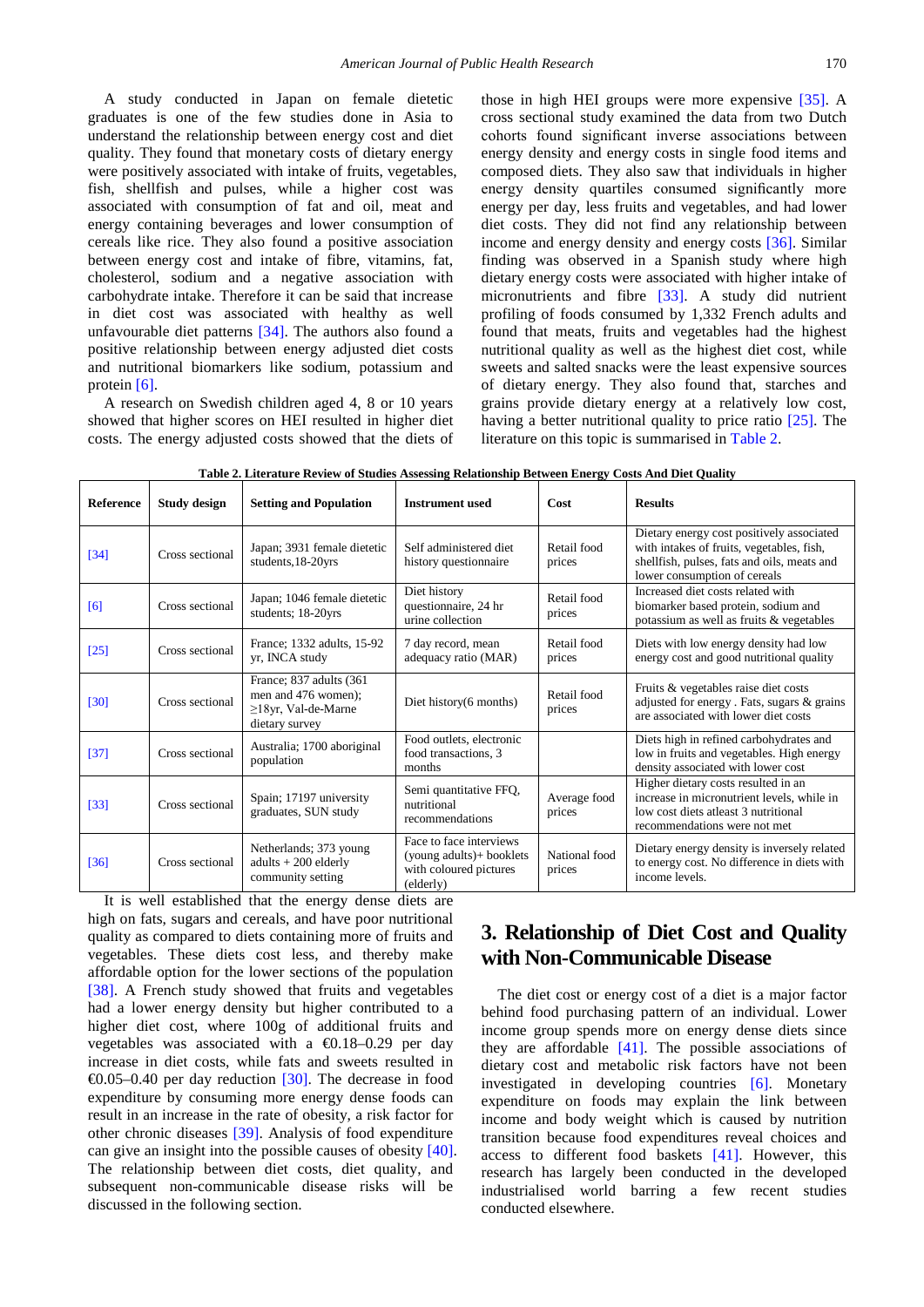The findings of various studies on this topic are fairly consistent. These studies provide evidence that dietary cost and BMI are negatively associated. The diet quality indices also showed a negative relationship with BMI [\[6,12,41,42,43\].](#page-5-10) One of the studies even showed that the diet costs were inversely related with waist circumference [\[42\].](#page-6-29) These findings indicate that higher diet costs reduce the risk of overweight or obesity.

A longitudinal study showed that the diet costs were not associated with incidence of cardiovascular risk in a 5 years follow up, while the adherence to the traditional Mediterranean diet resulted in lowering the development of disease [\[44\].](#page-6-30) Another study based on pooled data from two Japanese nationally representative surveys found that the household food expenditure was significantly associated with obesity, hypertension, diabetes, and presence of multiple risk factors [\[43\].](#page-6-31)

Two studies focussed on the food expenditure patterns and risk of chronic diseases in indigenous populations of Australia and Canadian Artic. They found that the larger share of food expenditure was being spent on refined grains, fats and sugars as compared to fresh produce such as fruits and vegetables [\[40,45\].](#page-6-27) [Table 3](#page-4-0) shows the studies where dietary cost, quality of diets has been associated with BMI status, weight gain or the risk of cardiovascular disease.

<span id="page-4-0"></span>

| <b>Reference</b> | <b>Study design</b> | Population (Age, sample size)                                                                                                                                     | <b>Instrument used</b>                                                 | <b>Results</b>                                                                                                                                                |
|------------------|---------------------|-------------------------------------------------------------------------------------------------------------------------------------------------------------------|------------------------------------------------------------------------|---------------------------------------------------------------------------------------------------------------------------------------------------------------|
| $[12]$           | Cross<br>sectional  | Spain; 1547 men and 1615 women;<br>$25-74$ yr/s                                                                                                                   | FFO: MDS, HEI<br>calculated                                            | Dietary cost negatively associated with BMI. Risk<br>of obesity decreased across MDS quartiles                                                                |
| $[34]$           | Cross<br>sectional  | Japan; 3931 female dietetic<br>students, 18-20yrs                                                                                                                 | Self administered diet<br>history questionnaire                        | Weak negative association between dietary energy<br>cost and BMI                                                                                              |
| $[46]$           | Cross<br>sectional  | Brazil; 346 children, 3-4yrs from a<br>nested cohort of randomised field<br>study                                                                                 | 2 days 24 hr recall                                                    | No relationship between expenditure and risk of<br>being overweight                                                                                           |
| [6]              | Cross<br>sectional  | Japan; 1136 female students 18-<br>20yrs                                                                                                                          | Self administered diet<br>history questionnaire                        | Significant negative association between diet cost<br>and BMI as well as diet cost and waist<br>circumference.                                                |
| [33]             | Cohort              | Spain; university graduates, $n=17$<br>197 for the cross-sectional baseline<br>assessment and $n=11$ 195 for the<br>prospective follow-up analyses<br>(SUN study) | Semi quantitative FFO                                                  | Higher daily food costs associated with greater<br>weight gain                                                                                                |
| $[44]$           | Cross<br>sectional  | USA, 1514 men, 1518<br>women $>18$ yrs without CVD,<br>followed for 5 yrs, ATTICA study                                                                           | Semi quantitative FFQ,<br>modified Mediterranean<br>Dietary Score(MDS) | Diet cost marginally related with MDS. No<br>significant relationship between diet cost and 5yr<br>incidence of CVD                                           |
| $[43]$           | Cross<br>sectional  | Japan; $6326$ adults $(2664$ men &<br>3662 women aged 40-64yrs                                                                                                    | Two nationally<br>representative surveys                               | Lower household expenditure was significantly<br>associated with obesity, hypertension, diabetes                                                              |
| [45]             | Cross<br>sectional  | Australia, 2644 Aboriginal<br>population                                                                                                                          | 12 month assessment of<br>community diet                               | 25% of the total food expenditure spent on<br>beverages including soft drinks. High intake of<br>refined cereals and low intake of fruits and<br>vegetables.  |
| [41]             | Cross<br>sectional  | Bolivia, 1199 Tsimane'<br>population $\geq 16$ yrs                                                                                                                | Expenditure on market<br>foods                                         | 61% purchased market foods, men buying these<br>foods had a relatively higher BMI                                                                             |
| [40]             | Cross<br>sectional  | Canadian Artic, 441 adults                                                                                                                                        | Quantitative FFQ                                                       | Non nutrient dense foods consisted of 34% of the<br>total food expenditure followed by non traditional<br>meats (chicken, pork, meats) and traditional meats. |

**Table 3. Literature Review of Studies Assessing Influence Of Diet Cost And Quality On The Risk of Non-Communicable Disease**

However, some studies do not show a relationship between diet cost and the risk of overweight or obesity. Food expenditure and the risk of being overweight were not associated in a study conducted on children in Brazil [\[46\].](#page-6-32) Lopez *et al*. [\[5\],](#page-5-3) found that higher dietary costs are associated with a Mediterranean diet resulted in greater weight gain. A probable explanation behind this could be that the participants who spent more on food had a higher baseline BMI. These participants being overweight/ obese were conscious of their weight status and incurred higher dietary costs in an attempt to lose weight [\[33\].](#page-6-18) 

#### **4. Discussion**

One of the key findings of this review is that diets having a high nutritional quality have higher diet and energy costs. Consequently, the lower and middle income group resort to low cost diets to maintain their energy requirements within budgetary constraints. This may result in obesity, a common cause for other diseases in lower and middle income segment. This finding corroborates with an increasing obesity trend among lower

income groups in western/developed countries. However, similar phenomenon is yet to be seen in developing countries.

Another finding is that the diet costs are associated with non-communicable chronic diseases such as obesity, diabetes, and hypertension. However, there is a need for more robust researches using different methodologies to establish a conclusive causal relationship.

One of the limitations of the studies reviewed is that most of them estimate costs of diets by using prices of foods at grocery stores, local retail stores or supermarkets [\[11,14,20,34\]](#page-5-6) rather than using actual expenditure details [\[41,43\].](#page-6-28) This may impact estimation of diet costs due to seasonal variation in the prices, stores picked for survey of food prices may underestimate or overestimate the diet costs, discounts or the brand of foods consumed. Therefore, collection of expenditure data from individuals may be done to get better results.

Results of a study conducted in Japan involves dietetic graduates may be affected since their nutrition knowledge may affect the results and the results of the study cannot be generalised to the general Japanese population [\[6\].](#page-5-10) Similarly, the low fat diet intervention study comprised of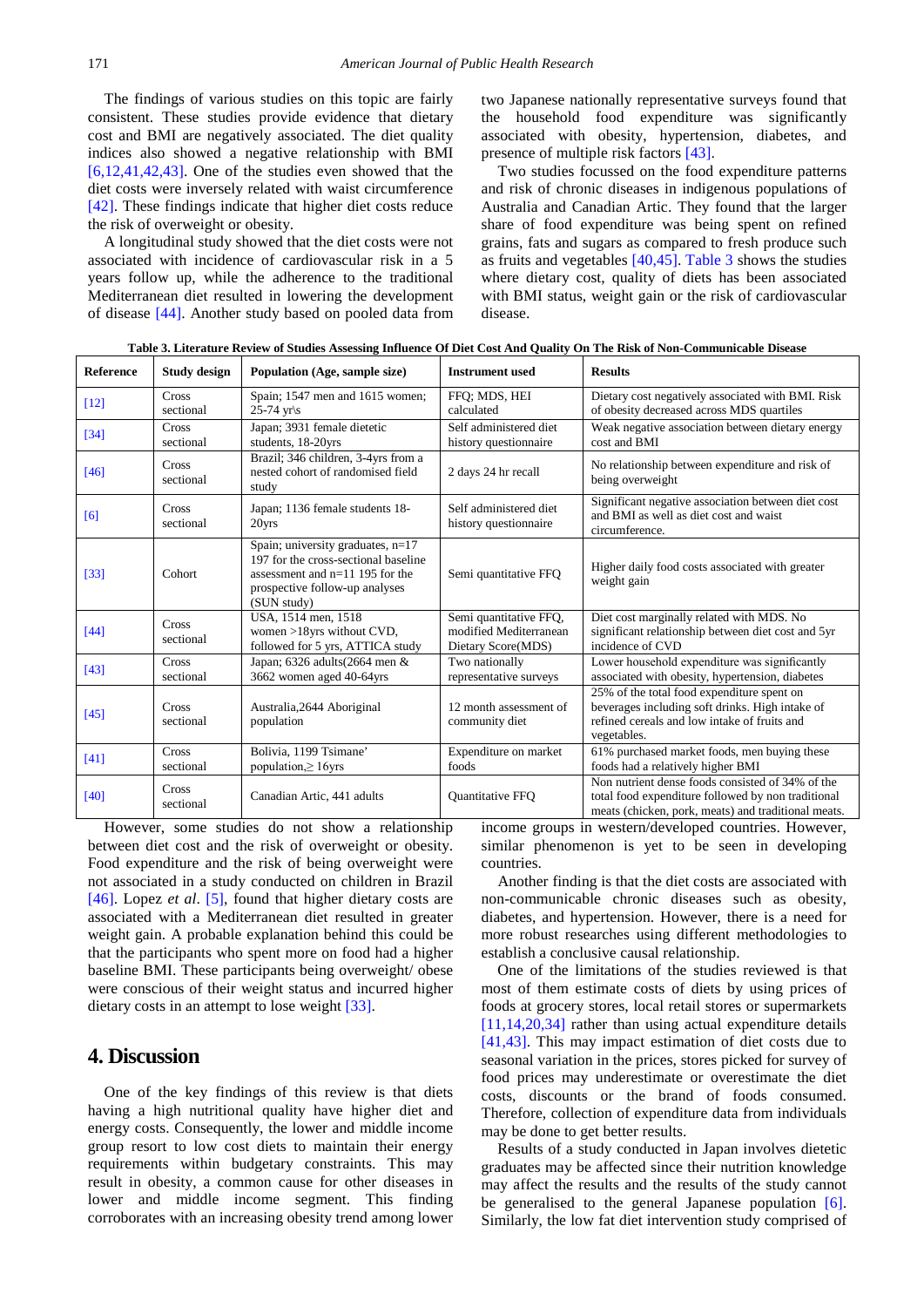children belonging to white families in the middle and high income groups [\[17\],](#page-6-2) while, SOS comprised of adults which were not representative of the population in the US since they have relatively higher median income than the national figures [\[14\].](#page-6-7) Therefore, a representative sample of the population should be used to increase the generalisability of the results.

Dietary energy density is mainly driven by the water content of foods and beverages [\[29\].](#page-6-34) These energy density values can vary depending on whether water as well calorie and non calories containing beverages and alcohol were excluded or included in the analysis. It has been observed that energy density based on foods is a better indicator of diet quality than that based on foods and non calorie beverages [\[47\].](#page-6-35) Also, there is variability of prices in beverages [\[28\].](#page-6-11) Therefore, majority of the studies have excluded water, tea, coffee and alcohol from their analysis [\[11,12,25,34\]](#page-5-6) while, some studies have done analysis excluding as well as including these caloric and non caloric beverages [\[7,14\].](#page-5-9) The exclusion of beverages especially alcohol affect the results since they form a component of money spent on food.

Another major limitation is that majority of the research has been conducted in the developed countries, largely in Spain, France, and the USA. The results from studies conducted in developed countries may not be useful in extrapolating to the population living in developing countries. The developing countries like India and China are in a phase of nutrition transition resulting in dual burden of under-nutrition and over-nutrition in these countries [\[48\].](#page-6-36) Until recently, overweight and obesity were a disease of affluent in developing countries. However, the recent research showed that there is a trickling of these diseases in lower income groups as well, especially among women [\[49\].](#page-6-37) This calls for focused and thorough researches in developing countries.

This review has collated the studies which were mainly cross sectional in nature or involved linear programming to make diet models to show that poor diet quality results in lower diet costs and increases the risk of chronic disease. The longitudinal studies should be conducted to establish robust causal relationships among variables of interest, for example relationship among diet cost, diet quality, and the risk factors of chronic disease.

In the view of foregoing, it is noted that there is a need to broaden the geographical base and expand scope by including all sections of society in future researches in this area. Broad based researches would not only be helpful in making policy decisions at macro level, but also strengthen counselling of households to better allocate their limited economic resources.

#### **5. Conclusion**

Researches show that the diet costs are associated with diet quality: low energy dense diets (commonly indicate good diet quality) have high diet cost. These diets are comprise of cereals, sweets and fats and give more energy per unit weight as compared to energy dilute foods like fruits and vegetables. Diet cost is found to be inversely related with body mass index and waist circumference. It is important to remember that these studies have estimated cost using retail prices after dietary data collection was done which may have caused bias in the study. Therefore, expenditure data may help us in ascertaining the relationship between diet cost and quality.

Most of the studies conducted are in the developed countries therefore, similar studies should be done in the developing countries to examine the diet cost-quality relationship. Also, relationship between diet cost and the risk of non communicable diseases needs to be explored since there are limited studies addressing this issue.

#### **Conflict of Interest**

The authors have no conflict of interest.

#### **List of Abbreviations**

AHEI- Alternate Healthy Eating Index BMI- Body Mass Index HDI- Healthy Diet Indicator HEI- Healthy Eating Index MAR- Mean Adequacy Ratio MDS- Mediterranean Diet Score NHANES- National Health and Nutrition Examination Survey

MJ- Mega Joules SOS- Seattle Obesity Study

#### **References**

- <span id="page-5-0"></span>[1] Banovic, M., Barreiram, M.M. and Fontes, M.A, "Portuguese household expenditure: 1990, 1995 and 2000," *New Medit N*, 2, 25-31. 2006.
- <span id="page-5-1"></span>[2] Drewnowski, A. "Fat and sugar: an economic analysis," *J Nutr*, 133(3). 838S-840S. 2003.
- <span id="page-5-2"></span>[3] Darmon, N., Darmon, M., Maillot, M. and Drewnowski, A. "A Nutrient Density Standard for Vegetables and Fruits: Nutrients per Calorie and Nutrients per Unit Cost," *J Am Diet Assoc*,105(12), 1881-7. 2005.
- <span id="page-5-8"></span>[4] Ledikwe, J.H., Blanck, H.M., Khan, L.K., Serdula, M.K., Seymour, J.D., Tohill, B.C. and et al. "Low-Energy-Density Diets Are Associated with High Diet Quality in Adults in the United States," *J Am Diet Assoc*, 106(8), 1172-80. 2006.
- <span id="page-5-3"></span>[5] Lopez, C.N., Martinez-Gonzalez, M.A., Alonso, A., Sanchez-Villegas, A., de la Fuente, C. and Bes-Rastrollo, M. "Cost of compliance with daily recommended values of micronutrients among a cohort of Spanish university graduates: the SUN (Seguimiento Universidad de Navarra) Study," *Public Health Nutr*, 12(11), 2092-6. 2009.
- <span id="page-5-10"></span>[6] Murakami, K., Sasaki, S., Takahashi, Y., Uenishi, K. and the Japan Dietetic Students' Study for Nutrition and Biomarkers Group. "Monetary cost of self-reported diet in relation to biomarker-based estimates of nutrient intake in young Japanese women," *Public Health Nutr,* 12(08), 1290-7. 2009.
- <span id="page-5-9"></span>[7] Townsend, M.S., Aaron, G.J., Monsivais, P., Keim, N.L. and Drewnowski, A. "Less-energy-dense diets of low-income women in California are associated with higher energy-adjusted diet costs," *Am J Clin Nutr,* 89(4):1220-6. 2009.
- <span id="page-5-4"></span>[8] Lee, J.H., Ralston, R.A. and Truby, H. "Influence of food cost on diet quality and risk factors for chronic disease: A systematic review: Food cost and diet quality," *Nutr Diet,* 68(4), 248–61. 2011.
- <span id="page-5-7"></span>[9] Jensen, J.D. and Poulsen, S.K. "The new nordic diet–consumer expenditures and economic incentives estimated from a controlled intervention," *BMC Public Health*, 13(1):1114. 2013.
- <span id="page-5-5"></span>[10] Rehm, C.D, Monsivais, P., and Drewnowski, A. "The quality and monetary value of diets consumed by adults in the United States," *Am J Clin Nutr*, 94(5), 1333-9. 2011.
- <span id="page-5-6"></span>[11] Maillot, M., Darmon, N., Vieux, F. and Drewnowski, A. "Low energy density and high nutritional quality are each associated